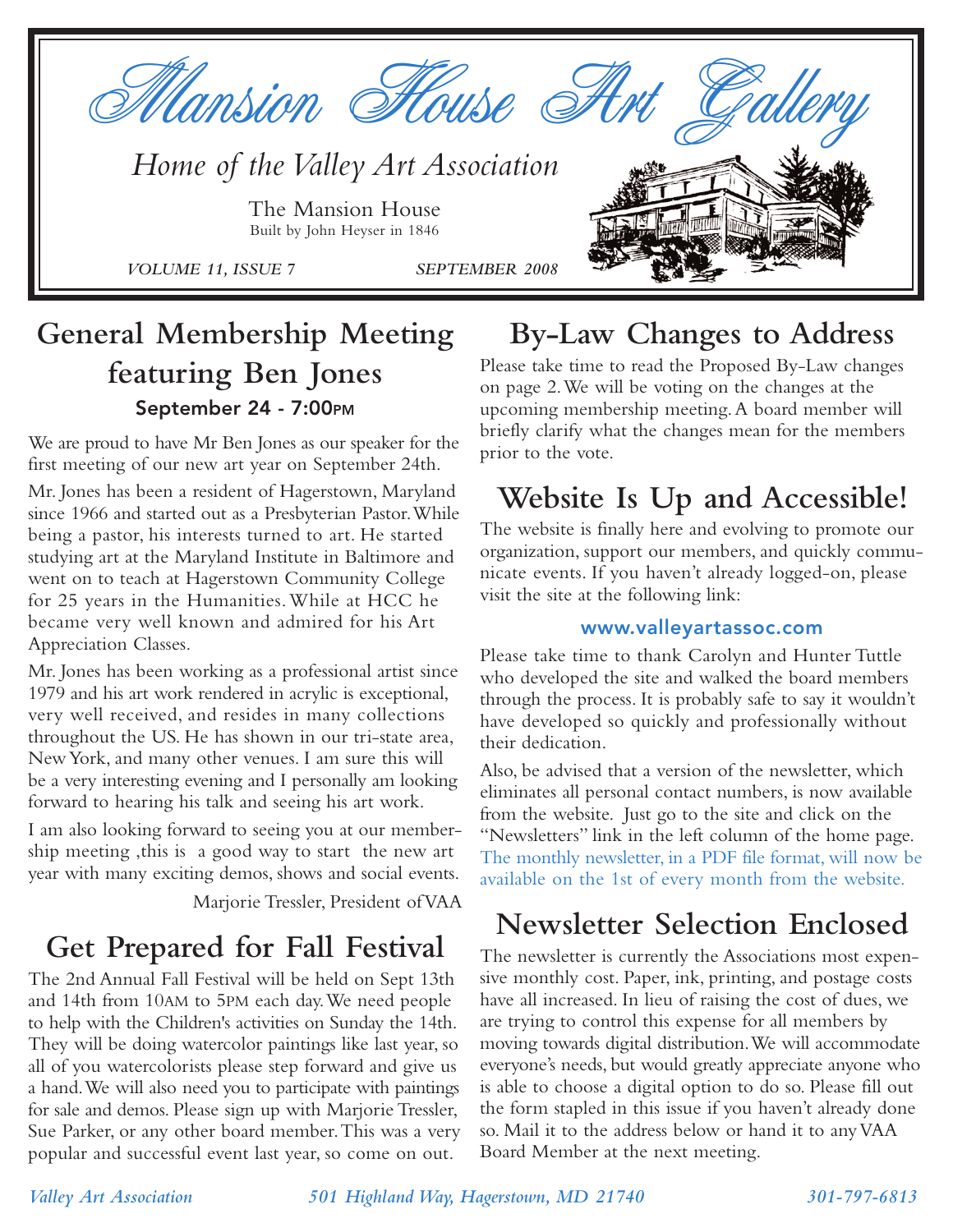# **Proposed By-Laws Amendments**

## **WCMFA Entry Selection Issues** General Jurying Issues

### **Current wording in the By-laws:**

#### **Rules Governing The Valley Art Association, Inc.'s Annual Show at the Washington County Museum of Fine Art**

Each eligible member of the Valley Art Association, Inc. may enter one (1) work in any medium for entry into the Museum Show. (The Exhibiting Committee will decide which entries can be accepted.The Exhibiting Committee will also determine how many entries can be accepted, as dictated by the Museum. Guidelines can be developed by the Exhibiting Committee.)

In order to be eligible to exhibit in the Museum Show, an artist must have been a member of The Valley Art Assc., Inc. for at least six (6) months in the past fiscal year and must have attended two (2) membership meetings during the past fiscal year.

### **Proposed By-laws changes:**

Article VI – The Annual Valley Art Association Show at the Washington County Museum of Fine Arts Show

- 1. In order to be eligible to exhibit in the Museum Show, an artist must have been a member of The Valley Art Association, Inc. for at least six (6) months and must have attended at least two (2) meetings as a member.
- 2. Entries submitted for the WCMFA Show shall meet the criteria established by the Museum and shall be juried for inclusion in the exhibit by a suitably qualified individual or individuals from outside the Valley Art Association, as determined and selected by the Valley Art Association Board.
- 3.The maximum number of entries by any individual shall be determined each year by the Board based on the number of individuals interested in participating in the WCMFA Show.

#### Article VII – Internal Valley Art Association Shows - Jurying

1. Since the Valley Art Association is an artists' club representing all interests, styles, and skill levels, to maintain good will within the organization, entries for in-house all-member shows shall not be juried or placed in competition with each other by any other means (e.g. popular vote).

## **Shows and Awards**

## **NORTH GALLERY SHOWS**

**•Solo Show by Linda Pedersen -** 

SEPTEMBER 5-28. "Maryland's Chesapeake Bay" Reception held Sunday, September 7th from 2-4PM.

### **•The Wednesday Portrait Group -**

OCTOBER 3-26. "Body Language II" Reception held Sunday, October 5th from 2-4PM.

## **ADDITIONAL AREA SHOWS**

#### **Art in the Hallways at the Washington County Hospital**

• SEPTEMBER Artist of the Month is **Tamara Hoffman**.

Questions about Art in the Hallways should be directed to Lucy Ecker at: 301-797-6813 or a1nanaecker@aol.com

### **Waynesboro Hospital Art Works**

• SEPTEMBER Artist of the Month is **Lu Mattern.**

• OCTOBER Artist of the Month is **Clyde Roberts**.

### **Chambersburg Hospital Artist of the Month**

- SEPTEMBER Artist of the Month is **Zelma Lushbaugh.**
- OCTOBER Artist of the Month is **Glen Sabetto**.

### **2008 Nancy Rodig Regional Exhibit**

The Arts Centre in Martinsburg is hosting this exhibit made possible by a donation from the Evan's Run Art Assc.The exhibit runs SEPTEMBER 12 through OCTOBER 25 with an opening reception held on September 12th. For information, hours and directions please call 304-263-0224 or email shelley@theartcentre.

### **Congratulations to the following members showing in the Cumberland Valley Show:**

Charles Brown, Dennis Clarke, Marie McCafferty, Sue Parker, Lin Pedersen, Paul Rhymer, Clyde Roberts, Janet Salter, and Carolyn Thome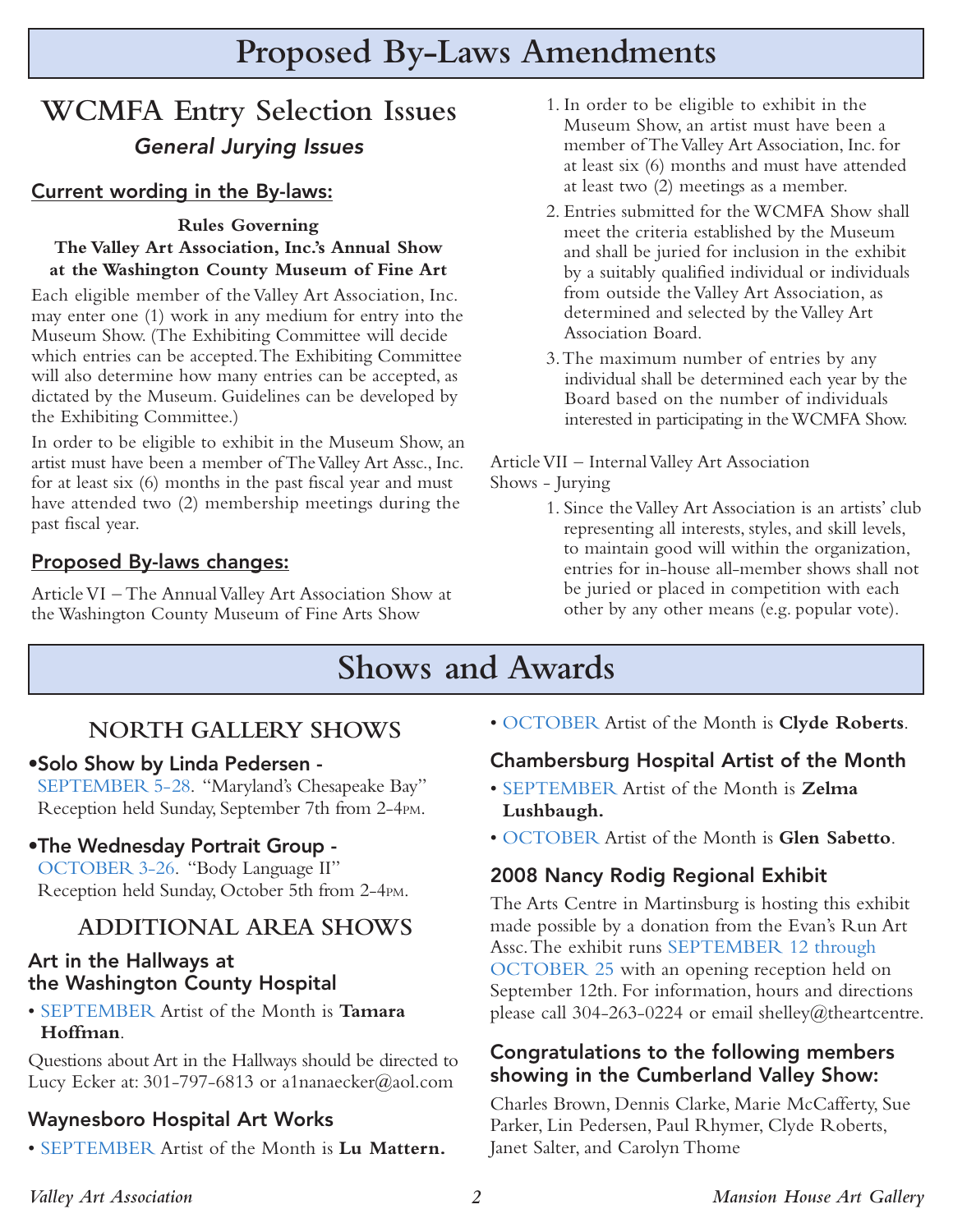# **Classes and Workshops**

## **Decorative Painting Class with Marie McCafferty -** \$65 for six classes

• Fall sessions start September 3. Class meets at 6:30 PM the 1st and 3rd Wednesday of the month at the Mansion House.

For more info leave mssg. for Marie at 301-797-6813.

## **Watercolor Painting with Anna Hogbin -** \$80 for seven classes

• Sessions run Thursdays, September 11 - October 30 from 6 PM to 8:30 PM at the Mansion House. A minimum of 8 students are needed.

The major topics will be wet-in-wet techniques, design, watercolor characteristics, and creative techniques. Students will learn and apply the planning process for developing a painting. Students will work from photos but will explore the use of creative techniques.Together, the instructor and students will determine the subject matter. Subjects can be landscapes, waterscapes, still life or life set-ups, florals, buildings, abstracts, etc. Students will have the opportunity to paint the instructional demo or make his/her own creation. Students are expected to use professional quality materials.A list of materials will be sent to the student upon completion of registration.

### **Franklin County Art Alliance 2008 Workshop with Artist/instructor Jeff Barnhart -** \$150 for five classes

• Workshop runs every day October 6-10 from 9:30 AM-3:30 PM and is held at the Greenwood Conference Center, Fayetteville, PA. Limited to 15 participants.

Instructional offerings include oil, watercolor and pastel. A live model will be featured on one day of the workshop.To sign up: leave mssg. for Glen Sabetto at 301-797-6813 or email Glen Sabetto at gsabetto@hotmail.com.

### **Spontaneous Painting Workshop with Beckie Mirsch Lauglin -** \$35 session

• Workshop held on September 13 at the Washington County Arts Council. Enrollment is limited.

Using the medium of tempera paints and paper, workshop participants will strengthen their intuition, learn how to identify and work through creative blocks, and create unique paintings. For more information and registration contact Lindsay Weaver of the Washington County Arts Council at 301-791-3132 or at lindsayw@washingtoncountyarts.com. Beckie's work is currently on display at the WCAC.

# **General Member News**

**2008 Holiday Party -** Please mark your calendar for Saturday December 6th from 6-9PM and celebrate the season with your friends and fellow artists.

**Dues Are Now Past Due -** The VAA's annual dues of \$25 were expected by July 1 and are now very late. Dues *must* be paid by the October meeting to remain in good standing and may be paid by mailing or handing a check to Donna Smith. **Checks need to be made out to "Valley Art Association".** For questions, her email account is: **DSmith7119@aol.com**

The mailing address is: **Donna Smith,Treasurer 501 Highland Way Hagerstown, MD 21742**

**Newsletter Information -** Keely Neubauer is the new corresponding secretary and will be putting together the newsletter for the membership. Members need to supply Keely with any information that needs to be included in the newsletter in writing by the 15th of each month for the following month's newsletter. Unfortunately, verbal requests will likely get missed.

Her email account is: **corsec@valleyartassoc.com**

The mailing address is: **Keely Neubauer 501 Highland Way Hagerstown, MD 21742**

## **Announcement from the Gallery Director**

**There will be a Gallery Members Meeting held on Tuesday, September 16 at 10:00AM**